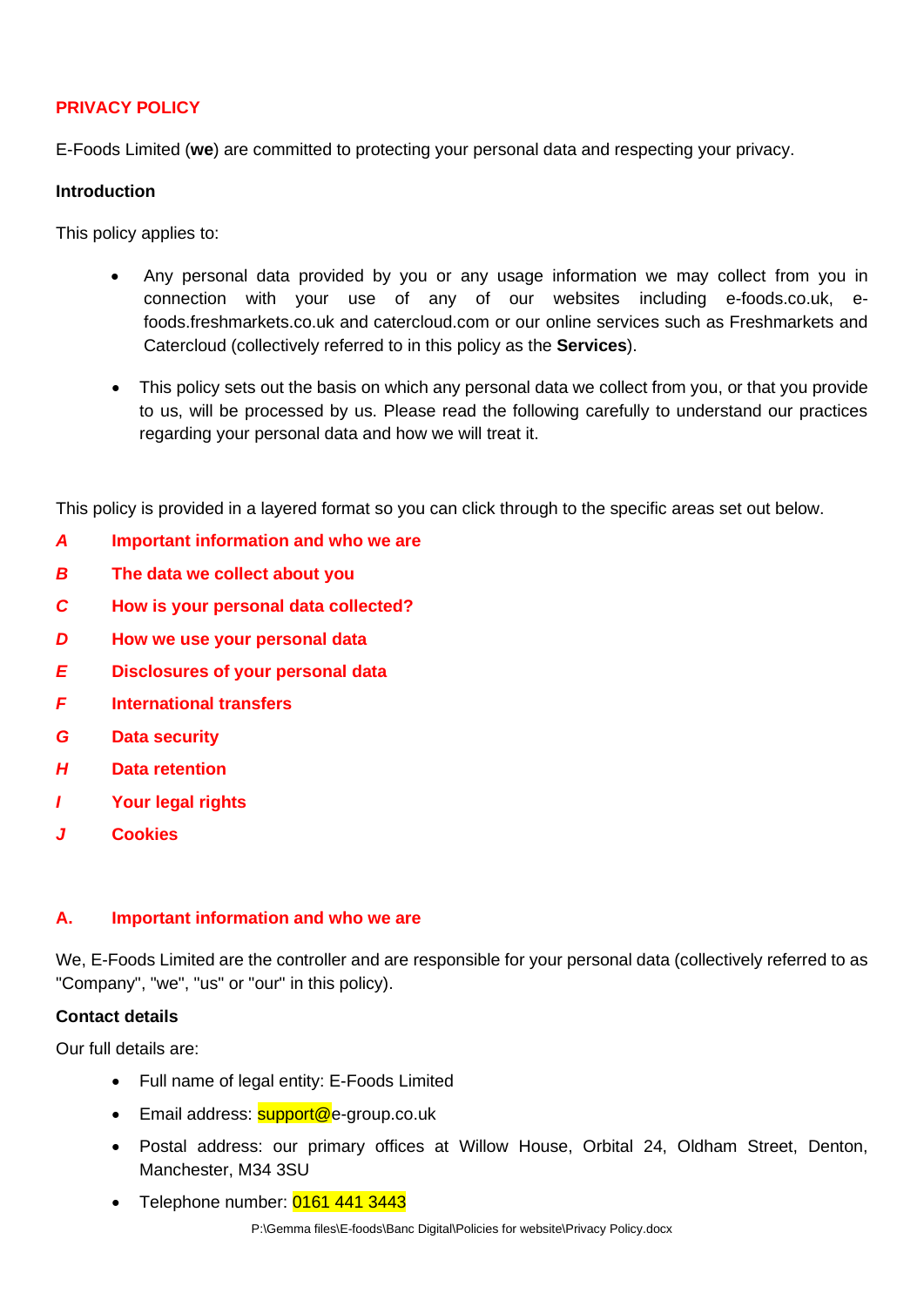You have the right to make a complaint at any time to the Information Commissioner's Office (**ICO**), the UK supervisory authority for data protection issues.

## **Changes to the privacy policy and your duty to inform us of changes**

We keep our privacy policy under regular review. It may change and if it does, these changes will be posted on this page.

### **Third-party links**

This Services may include links to third-party websites, plug-ins and applications. Clicking on those links or enabling those connections may allow third parties to collect or share data about you. We do not control these third-party websites and are not responsible for their privacy statements. When you leave our website, we encourage you to read the privacy policy of every website you visit.

### **B. The data we collect about you**

We may collect, use, store and transfer different kinds of personal data about you as follows:

- **Identity Data** includes name, title, username or similar identifier
- **Contact Data** includes contact address, IP address, email address and telephone number.
- **Transaction Data** includes details of transactions made and completed using the Services.
- **Device Data** includes mobile device, unique download ID and/or mobile device fingerprint.
- **Profile Data** includes your username, password and preferences.
- **Usage Data** includes information on how you use the Services.
- **Marketing and Communications Data** includes your marketing and communication preferences.
- **Financial Data** includes bank account and payment card details

We also collect, use and share Aggregated Data such as statistical or geographical data for any purpose. Aggregated Data could be derived from your personal data but is not considered personal data in law as this data will not directly or indirectly reveal your identity. For example, we may aggregate your Usage Data to calculate the percentage of users accessing a specific Services feature. However, if we combine or connect Aggregated Data with your personal data so that it can directly or indirectly identify you, we treat the combined data as personal data which will be used in accordance with this privacy policy.

### **C. How is your personal data collected?**

We will collect and process the following data about you:

• **Information you give us.** This is information (including Identity, Contact, and Marketing and Communications Data) you consent to giving us about you by completing fields on our websites, or by corresponding with us (for example, by email or chat). It includes information you provide when you register or create an account to use the Services, subscribe to any of our Services, using the Services, give a review or when you report a problem with the Services. If you contact us, we will keep a record of that correspondence.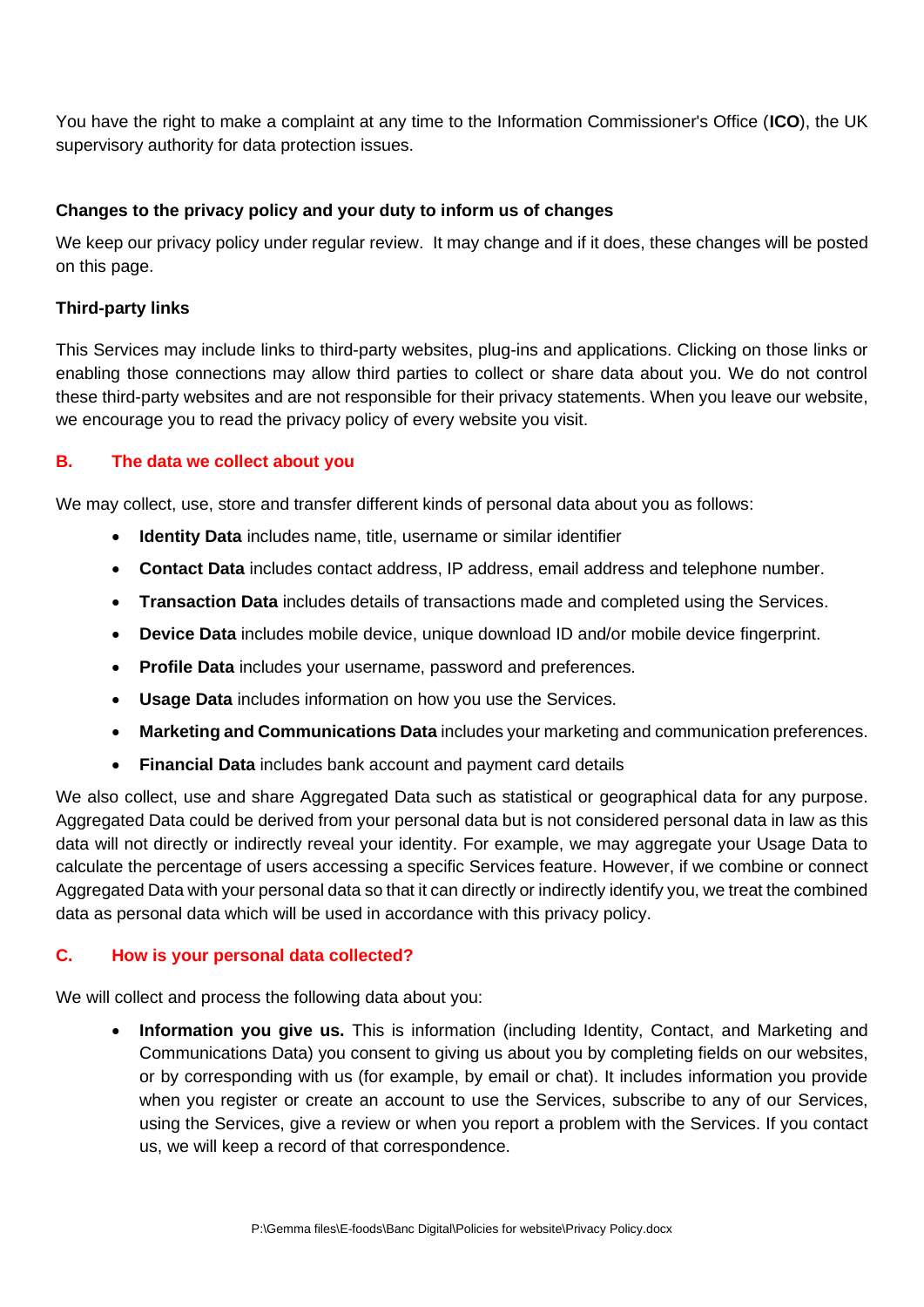- **Information we collect about you and your device.** Each time you use the Services we will automatically collect personal data including Usage Data. We collect this data using cookies and other similar technologies.
- **Information we receive from other sources including third parties and publicly available sources.** We will receive personal data about you from various third parties and public sources as set out below :

• Device Data from the following parties:

search information and analytics providers such as Google based outside the EU; and

advertising networks such as Google Ads, Facebook and Twitter based outside the EU;

• Contact Financial and Transaction Data from providers of technical, payment and delivery services such as **Sagepay** and Worldpay based inside the EU.

### **Cookies**

We use cookies and/or other tracking technologies to distinguish you from other users of the Services, and to remember your preferences. This helps us to provide you with a good experience when you use the Services and also allows us to improve the Services. See *Section J Cookies* for more information on how we use cookies.

### **D. How we use your personal data**

We will only use your personal data when the law allows us to do so. Most commonly we will use your personal data in the following circumstances:

- Where you have consented before the processing.
- Where we need to perform a contract we are about to enter or have entered with you.
- Where it is necessary for our legitimate interests (or those of a third party) and your interests and fundamental rights do not override those interests.
- Where we need to comply with a legal or regulatory obligation.
- If you have requested information from us and/or subscribed for services from us and you have not opted out, you will receive marketing communications from us.

Generally, we do not rely on consent as a legal basis for processing your personal data although we will get your consent before sending third party direct marketing communications to you via email or text message.

We will get your express opt-in consent before we share your personal data with any third party for marketing purposes.

You have the right to opt out of receiving marketing communications at any time by contacting us.

### **Purposes for which we will use your personal data**

| <b>Purpose/activity</b>                       | Type of data | Lawful basis for processing        |
|-----------------------------------------------|--------------|------------------------------------|
| To register you as a new user of the Services | Identity     | Your consent                       |
|                                               | Contact      | Performance of a contract with you |
|                                               | Device       |                                    |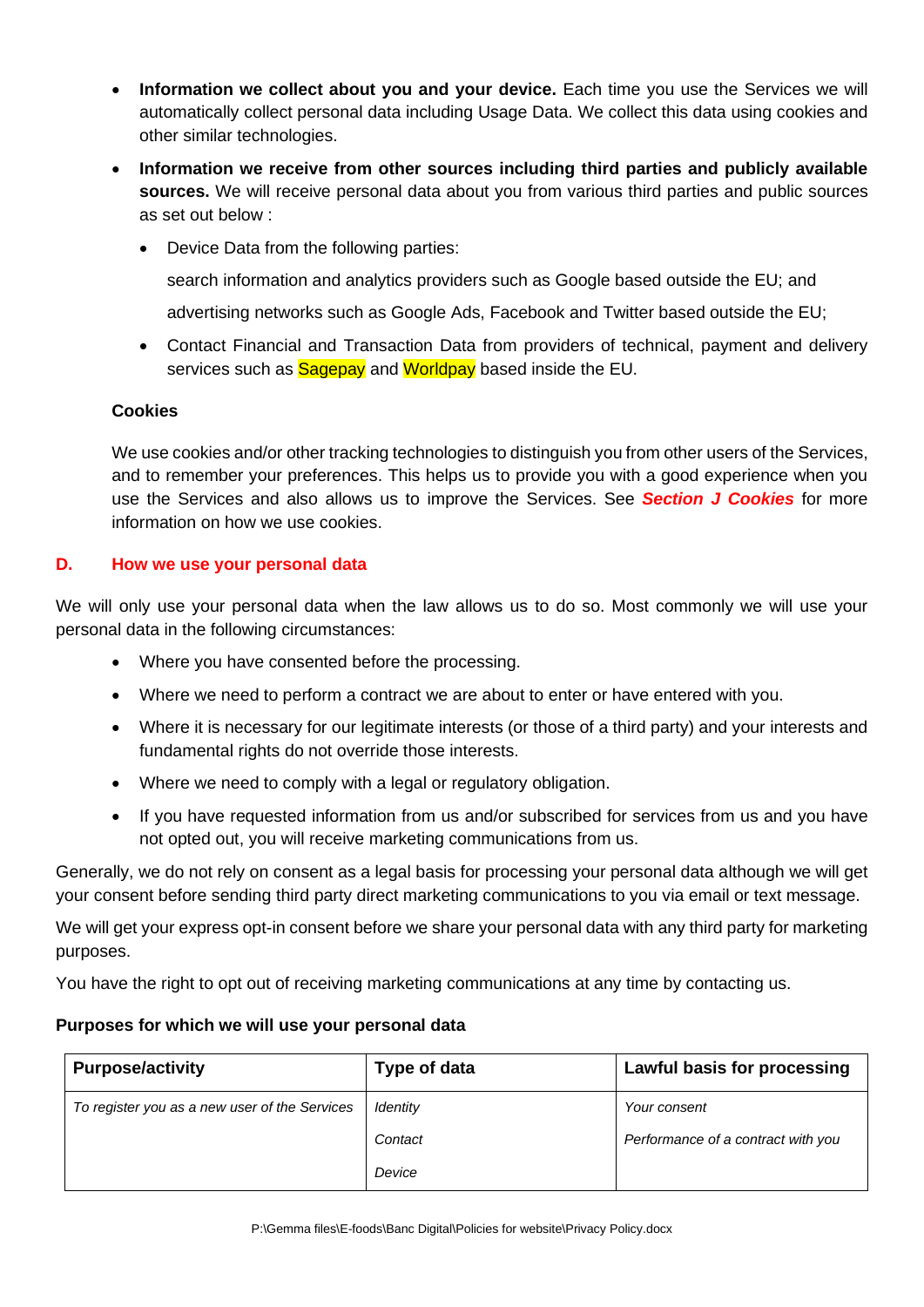|                                                                             | Financial                           |                                                                                                                                          |
|-----------------------------------------------------------------------------|-------------------------------------|------------------------------------------------------------------------------------------------------------------------------------------|
| To process transactions and deliver the                                     | Identity                            | Your consent                                                                                                                             |
| Services and to manage your account.                                        | Contact                             | Performance of a contract with you                                                                                                       |
|                                                                             | Device                              | Necessary for our legitimate interests.                                                                                                  |
|                                                                             | Marketing and Communications        |                                                                                                                                          |
|                                                                             | Financial                           |                                                                                                                                          |
| To manage our relationship with you including                               | Identity                            | Your consent                                                                                                                             |
| notifying you of changes to the Services                                    | Contact                             | Performance of a contract with you                                                                                                       |
|                                                                             | Profile                             | Necessary for our legitimate interests                                                                                                   |
|                                                                             | Marketing and Communications        | (to keep records updated and to<br>analyse how customers use our                                                                         |
|                                                                             |                                     | products/Services)                                                                                                                       |
|                                                                             |                                     | Necessary to comply with legal<br>obligations (to inform you of any                                                                      |
|                                                                             |                                     | changes to our terms and conditions)                                                                                                     |
| To administer and protect our business and                                  | Identity                            | Necessary for our legitimate interests                                                                                                   |
| the Services including troubleshooting, data<br>analysis and system testing | Contact                             | (for running our business, provision of<br>administration<br>$\sqrt{1}$<br>and<br>services.<br>network security, statistical analysis to |
|                                                                             | Device                              |                                                                                                                                          |
|                                                                             | Transaction                         | improve our services and business                                                                                                        |
|                                                                             | Usage                               | efficiency)                                                                                                                              |
| To deliver content and advertisements to you                                | Identity                            | Consent                                                                                                                                  |
| To make recommendations to you about                                        | Contact                             | Necessary for our legitimate interests                                                                                                   |
| goods or services which may interest you                                    | Device                              | (to develop our Services and grow our<br>business)                                                                                       |
| To measure and analyse the effectiveness of<br>the advertising we serve you | Profile                             |                                                                                                                                          |
| To monitor trends so we can improve the                                     | Usage                               |                                                                                                                                          |
| Services                                                                    | <b>Marketing and Communications</b> |                                                                                                                                          |

## **E. Disclosures of your personal data**

When you consent to providing us with your personal data, we will also ask you for your consent to share your personal data with the third parties set out below for the purposes set out in the above table:

- Other members of the EF Group of companies (of which E-Foods Limited is a member) for the purpose of delivering the Services.
- IT Service Providers who help us deliver the Services (such as Zendesk and Dotmailer)
- Third parties to whom we may choose to sell, transfer or merge parts of our business or our assets. Alternatively, we may seek to acquire other businesses or merge with them. If a change happens to our business, then the new owners may use your personal data in the same way as set out in this privacy policy.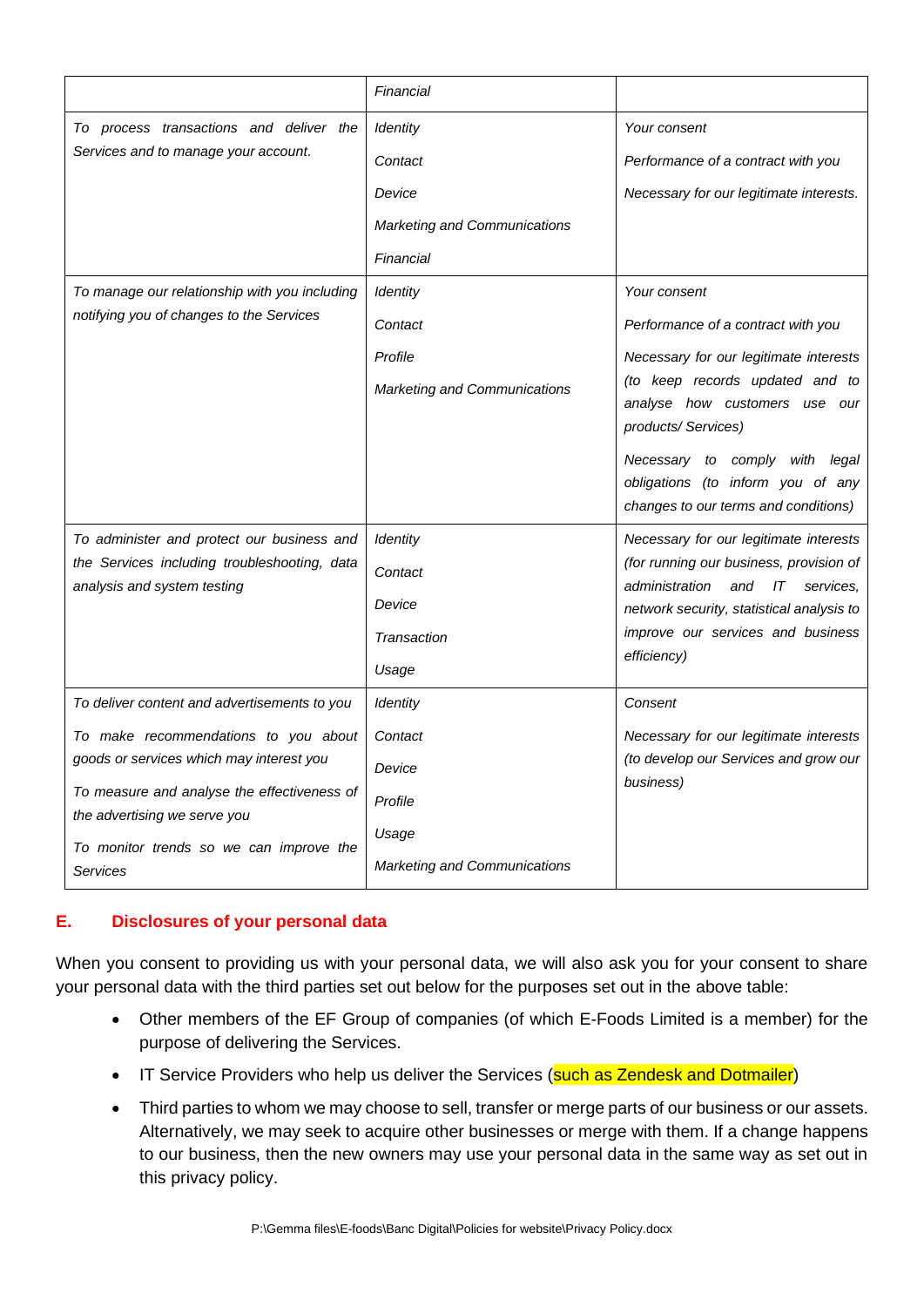- Our insurance company and claims handling companies for the purpose of investigating and settling any insurance claims.
- Enforcement and regulatory bodies where we are legally required to do so or to investigate any alleged criminal offence.
- Analytical and search engine providers to assist in the improvement of the Services.

### **F. International transfers**

Some of our external third party service providers are based outside the UK so their processing of your personal data will involve a transfer of data outside the UK.

Whenever we transfer your personal data out of the UK, we ensure a similar degree of protection is afforded to it by ensuring at least one of the following safeguards is implemented:

- We will only transfer your personal data to countries that have been deemed to provide an adequate level of protection for personal data.
- Where we use certain service providers, we may use specific contracts approved for use in the UK which give personal data the same protection it has in the UK.

### **G. Data security**

All information you provide to us is stored on our secure servers. Any payment transactions carried out by us or our chosen third-party provider of payment processing services will be encrypted. Where we have given you (or where you have chosen) a password that enables you to access the Services, you are responsible for keeping this password confidential. We ask you not to share your password with anyone.

Once we have received your information, we will use strict procedures and security features to try to prevent your personal data from being accidentally lost, used or accessed in an unauthorised way.

We have put in place procedures to deal with any suspected personal data breach and will notify you and any applicable regulator when we are legally required to do so.

### **H. Data retention**

We will only retain your personal data for as long as reasonably necessary to fulfil the purposes we collected it for, including for the purposes of satisfying any legal, regulatory, tax, accounting or reporting requirements. We may retain your personal data for a longer period in the event of a complaint or if we reasonably believe there is a prospect of litigation in respect to our relationship with you.

To determine the appropriate retention period for personal data, we consider the amount, nature and sensitivity of the personal data, the potential risk of harm from unauthorised use or disclosure of your personal data, the purposes for which we process your personal data and whether we can achieve those purposes through other means, and the applicable legal, regulatory, tax, accounting or other requirements.

In some circumstances you can ask us to delete your data: see Your legal rights below for further information.

In some circumstances we will anonymise your personal data (so that it can no longer be associated with you) for research or statistical purposes, in which case we may use this information indefinitely without further notice to you.

### **I. Your legal rights**

You have the right to: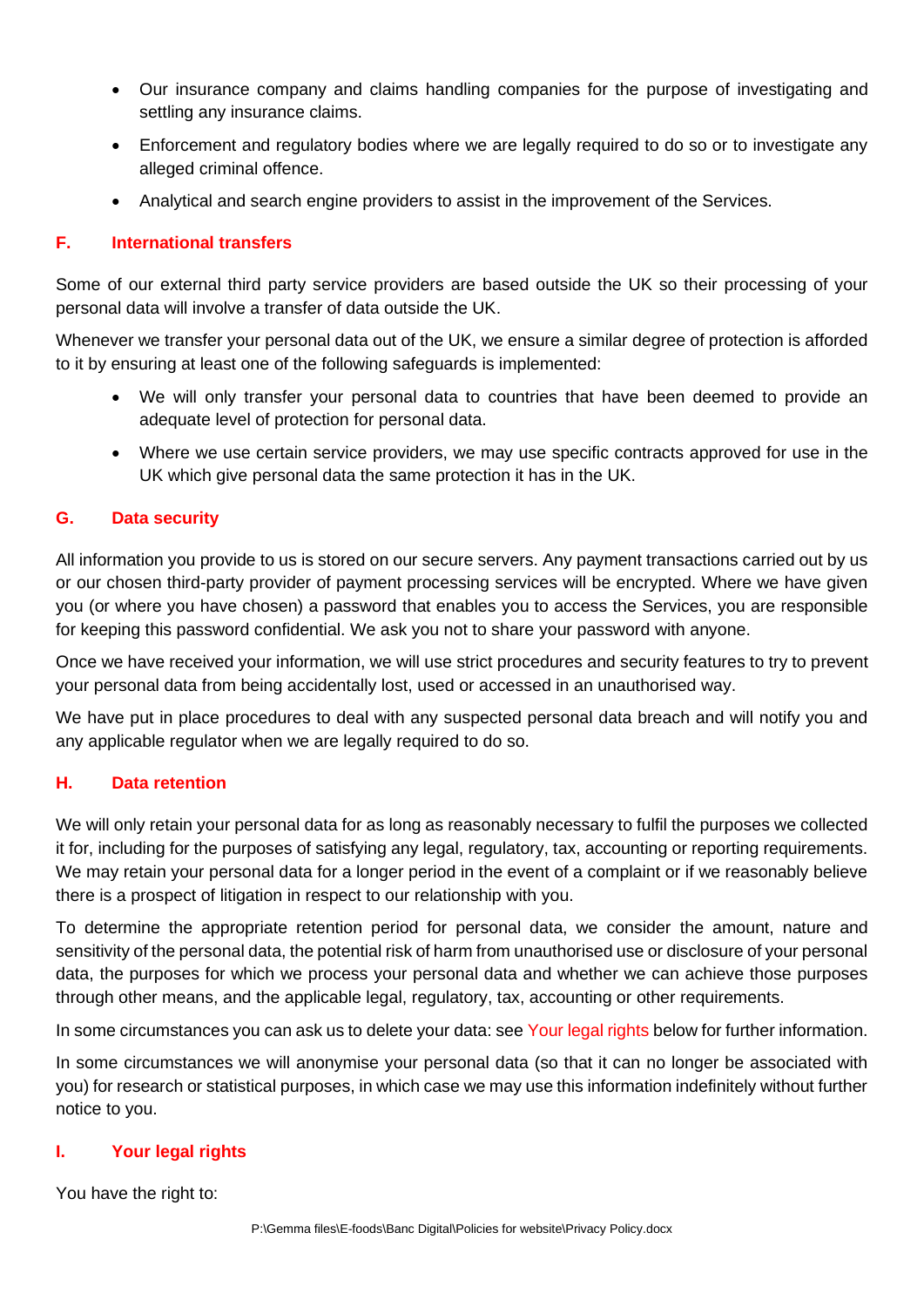- **Request access** to your personal data (commonly known as a "data subject access request"). This enables you to receive a copy of the personal data we hold about you and to check that we are lawfully processing it.
- **Request correction** of the personal data that we hold about you. This enables you to have any incomplete or inaccurate data we hold about you corrected, though we may need to verify the accuracy of the new data you provide to us.
- **Request erasure** of your personal data. This enables you to ask us to delete or remove personal data where there is no good reason for us continuing to process it. You also have the right to ask us to delete or remove your personal data where you have successfully exercised your right to object to processing (see below), where we may have processed your information unlawfully or where we are required to erase your personal data to comply with local law. Note, however, that we may not always be able to comply with your request of erasure for specific legal reasons which will be notified to you, if applicable, at the time of your request.
- **Object to processing** of your personal data where we are relying on a legitimate interest (or those of a third party) and there is something about your particular situation which makes you want to object to processing on this ground as you feel it impacts on your fundamental rights and freedoms. You also have the right to object where we are processing your personal data for direct marketing purposes. In some cases, we may demonstrate that we have compelling legitimate grounds to process your information which override your rights and freedoms.
- **Request restriction of processing** of your personal data. This enables you to ask us to suspend the processing of your personal data in the following scenarios:
	- (a) if you want us to establish the data's accuracy;
	- (b) where our use of the data is unlawful but you do not want us to erase it;
	- (c) where you need us to hold the data even if we no longer require it as you need it to establish, exercise or defend legal claims; or
	- (d) you have objected to our use of your data but we need to verify whether we have overriding legitimate grounds to use it.
- **Request the transfer** of your personal data to you or to a third party. We will provide to you, or a third party you have chosen, your personal data in a structured, commonly used, machinereadable format. Note that this right only applies to automated information which you initially provided consent for us to use or where we used the information to perform a contract with you.
- **Withdraw consent at any time** where we are relying on consent to process your personal data. However, this will not affect the lawfulness of any processing carried out before you withdraw your consent. If you withdraw your consent, we may not be able to provide certain products or services to you. We will advise you if this is the case at the time you withdraw your consent.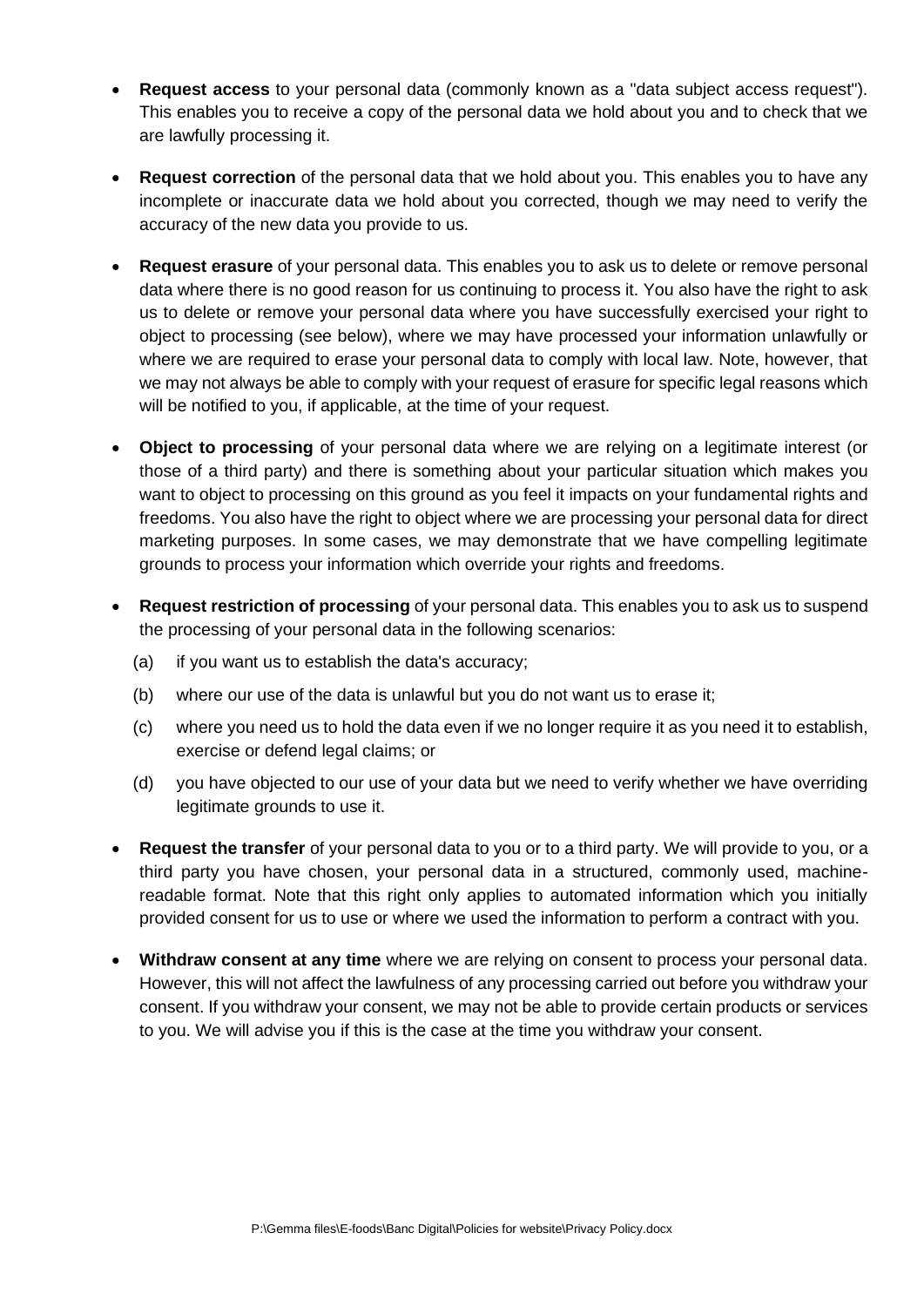## **J. Cookies**

Our websites use cookies to distinguish you from other users of the Services. This helps us to provide you with a good experience when you browse our Services and also allows us to improve the Services.

A cookie is a small file of letters and numbers that we store on your browser or the hard drive of your computer if you agree. Cookies contain information that is transferred to your computer's hard drive.

We use the following cookies:

- **Strictly necessary cookies.** These are cookies that are required for the operation of the Services. They include, for example, cookies that enable you to log into secure areas of our websites, use a shopping cart or make use of e-billing services.
- **Analytical or performance cookies.** These allow us to recognise and count the number of visitors and to see how visitors use the Services. This helps us to improve the way the Services work, for example, by ensuring that users are finding what they are looking for easily.
- **Functionality cookies.** These are used to recognise you when you use the Services. This enables us to personalise our content for you, greet you by name and remember your preferences (for example, your choice of language or region).
- **Targeting cookies.** These cookies record your visit to our websites, the pages you have visited and the links you have followed. We will use this information to make our websites and the advertising displayed on them more relevant to your interests.

You can find more information about the individual cookies we use and the purposes for which we use them in the table below:

| <b>Cookie Title</b>       | How<br>Long                              | <b>Purpose</b>                                                                                                                                                                                                                                                                                                                                                             | <b>More information</b>                  |
|---------------------------|------------------------------------------|----------------------------------------------------------------------------------------------------------------------------------------------------------------------------------------------------------------------------------------------------------------------------------------------------------------------------------------------------------------------------|------------------------------------------|
| <b>Cookie Name</b>        | <b>Cookie</b><br>the<br><b>Lasts for</b> |                                                                                                                                                                                                                                                                                                                                                                            |                                          |
| <b>Google Analytics</b>   |                                          |                                                                                                                                                                                                                                                                                                                                                                            |                                          |
| _ga                       | 2 years                                  | These cookies are set by Google                                                                                                                                                                                                                                                                                                                                            | https://tools.google.com/dlpage/gaoptout |
| _gid                      | 1 day                                    | Analytics and are used to collect<br>information about how visitors use<br>our Services.<br>We use this<br>information to compile reports and<br>to help us improve the Services.<br>The cookies collect information in<br>an anonymous form, including the<br>number of visitors to the site, where<br>visitors have come to the site from<br>and the pages they visited. |                                          |
| <b>Datatables Cookies</b> |                                          |                                                                                                                                                                                                                                                                                                                                                                            |                                          |
| <b>PHPSESSID</b>          | 1 month                                  |                                                                                                                                                                                                                                                                                                                                                                            | https://datatables.net/                  |
| utma                      | 2 years                                  |                                                                                                                                                                                                                                                                                                                                                                            |                                          |